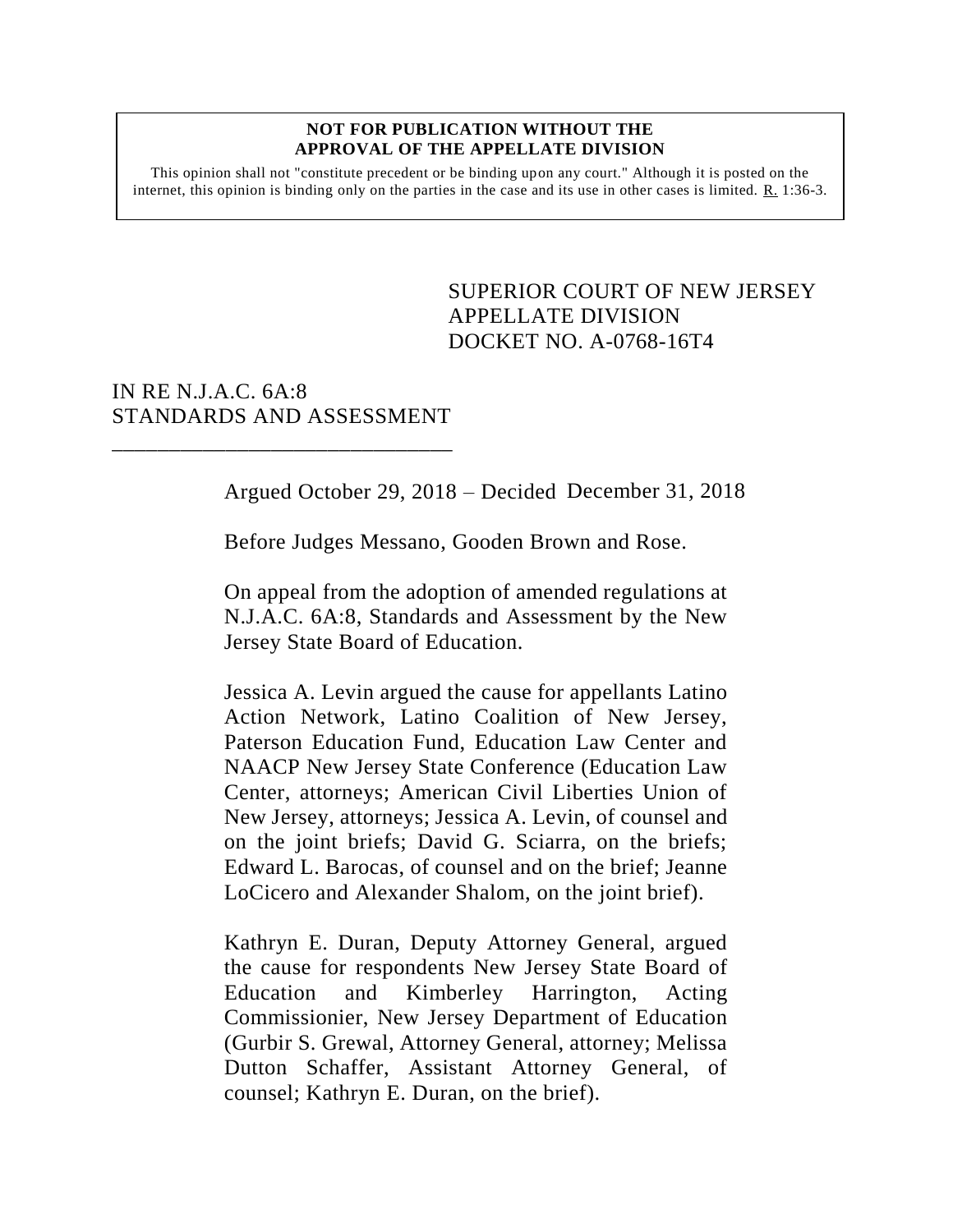### PER CURIAM

Appellants, Education Law Center (ELC), Latino Action Network (LAN), Latino Coalition of New Jersey, Paterson Education Fund, and NAACP New Jersey State Conference, challenge amendments to N.J.A.C. 6A:8, proposed by respondent Department of Education (DOE) and adopted by respondent State Board of Education (the Board). We provide some background.

### I.

Enacted in 1979, the Proficiency Standards and Assessments Act (the Act), N.J.S.A. 18A:7C-1 to -16, requires DOE and the Board to "establish a program of standards for graduation from secondary school," including "a statewide assessment test in reading, writing, and computational skills . . . ." N.J.S.A. 18A:7C-1. The test must "measure those basic skills all students must possess to function politically, economically and socially in a democratic society." N.J.S.A. 18A:7C-6.1.

The Act originally mandated that beginning in 1981, the test "be administered to all ninth grade pupils and to all other high school pupils who ha<sup>[d]</sup> previously failed to demonstrate mastery of . . . graduation proficiency standards . . . ." N.J.S.A. 18A:7C-6 (1988). Local boards of education were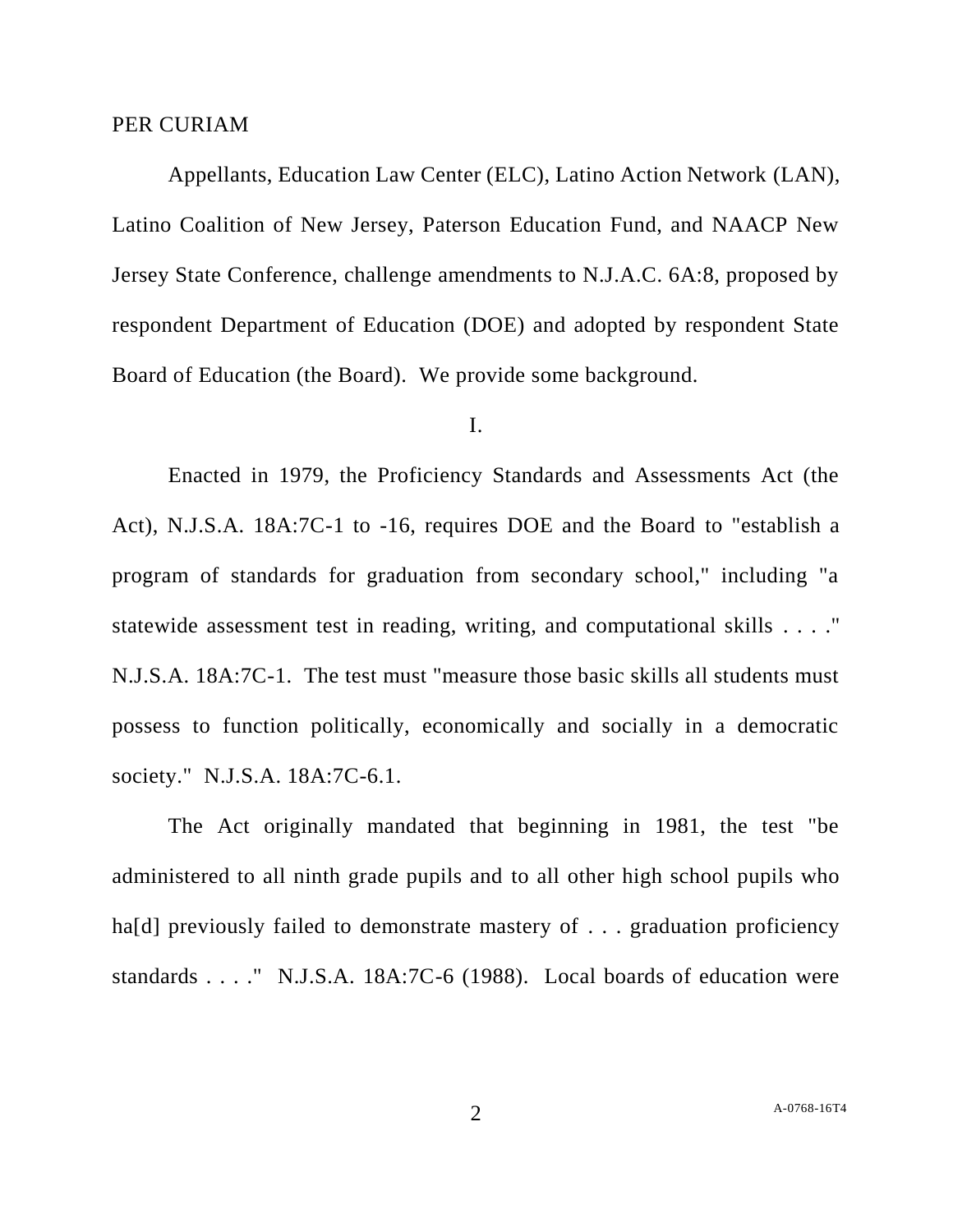required to provide remedial instruction to students who do not meet the State proficiency standards by the end of tenth grade. N.J.S.A. 18A:7C-3 (1988).

In 1988, the Legislature amended the Act to provide that the test "be administered to all [eleventh] grade pupils and to any [eleventh] or [twelfth] grade pupil who ha[d] previously failed to demonstrate" proficiency. N.J.S.A. 18A:7C-6. Local boards of education must now provide remedial instruction to students who do not meet the State proficiency standards by the end of eleventh grade. N.J.S.A. 18A:7C-3. "Any [twelfth] grade student who does not meet" the "State and [school] district examination standards for graduation[,]" but "has met all the credit, curriculum and attendance requirements shall be eligible for a comprehensive assessment of said proficiencies utilizing techniques and instruments" approved by the Commissioner of Education, "other than standardized tests." Ibid.

The Board adopted the Core Curriculum Content Standards (CCCS) in 1996. These were baseline standards that local school districts must follow in formulating curricula in nine subject areas, essentially defining the elements of what is taught in New Jersey's public education system. See New Jersey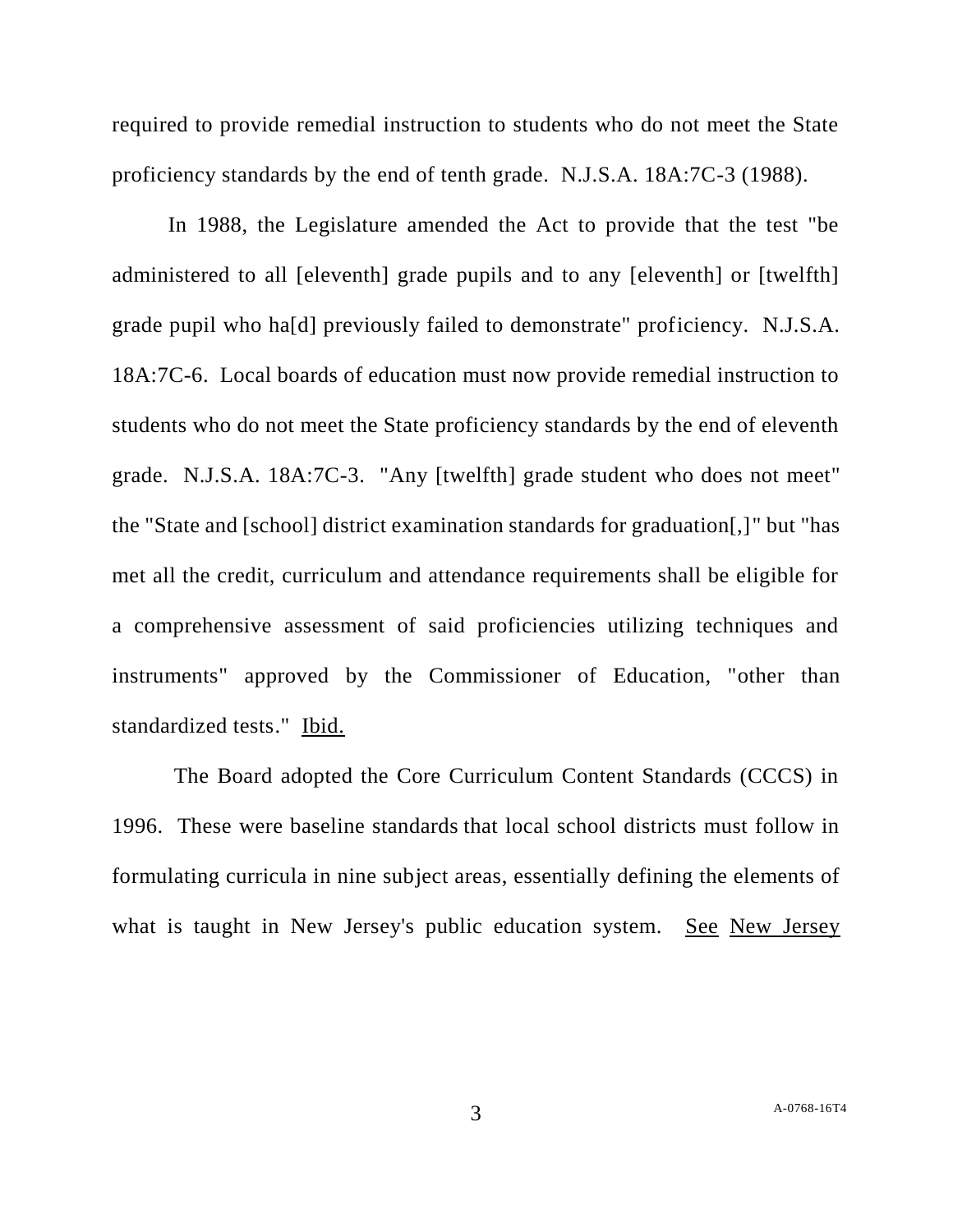Learning Standards.<sup>1</sup> School districts began administering the High School Proficiency Assessment (HSPA) to eleventh-grade students in the 2001-02 school year. Your Guide to the HSPA.<sup>2</sup> The HSPA was designed to assess mastery of CCCS standards for English language arts (ELA) and mathematics. Ibid. Students who failed the ELA or math components of the HSPA could take them again in order to pass. Id. at 4. In addition, these students could demonstrate proficiency through the Alternative High School Assessment (AHSA) process, which did not involve standardized testing. Ibid.; see N.J.S.A. 18A:7C-3.

Following the 2008 issuance of a report by the New Jersey High School Redesign Steering Committee, the Board adopted in 2010 Common Core State Standards (CCSS) in mathematics and ELA.<sup>3</sup> Historical Context: Overview of

 $\overline{a}$ 

<sup>1</sup> STATE OF N.J., DEP'T OF EDU., https://www.state.nj.us/education/cccs (last visited Dec. 20, 2018). Throughout our opinion, we take judicial notice of undisputed facts pursuant to N.J.R.E. 202(b).

 $2 \qquad \qquad$  STATE OF N.J., DEP'T OF EDU. 1, https://nj.gov/education/assessment/hs/hspa\_guide\_english.pdf (last visited Dec. 14, 2018).

<sup>&</sup>lt;sup>3</sup> See NJ steps Re-Designing Education in New Jersey for the 21st Century, THE N.J. HIGH SCH. REDESIGN STEERING COMM., https://dspace.njstatelib.org/xmlui/bitstream/handle/10929/22628/e242008a.pd f?sequence=1&isAllowed=y (last visited Dec. 14, 2018).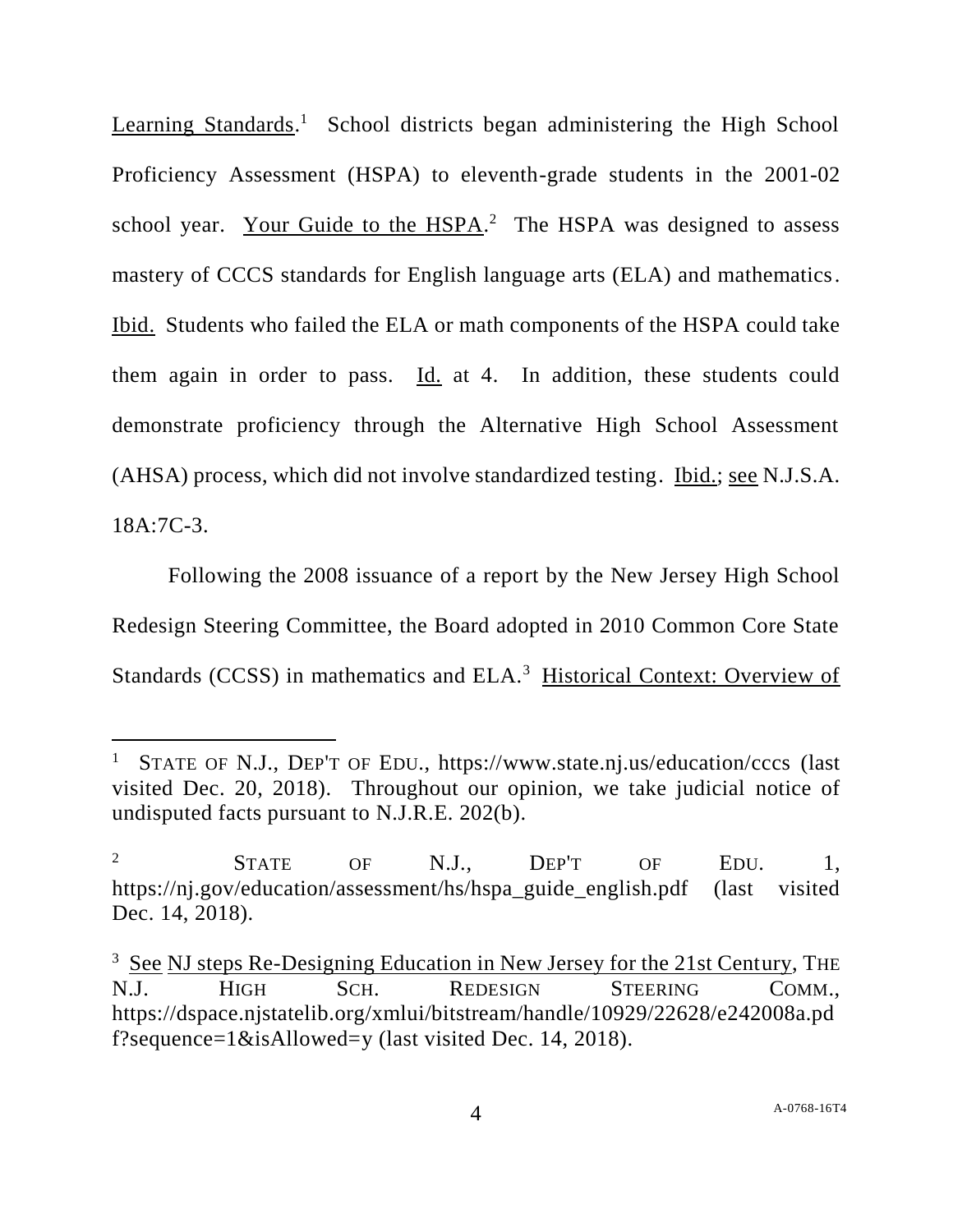New Jersey's Statewide Testing Program.<sup>4</sup> The same year, the State joined the Partnership for Assessment of Readiness for College and Careers (PARCC) Consortium, a national group formed to "collaboratively develop[] a common set of assessments to measure student achievement of the [CCSS] and preparedness for college and careers."<sup>5</sup> Ibid.

From November 2014 through November 2016, a study commission, established pursuant to former Governor Chris Christie's Executive Order No. 159, conducted meetings and received input from educators, parents, students, and community representatives regarding the CCCS, CCSS, PARCC; and, more generally, the use and effectiveness of assessments in determining whether

l

<sup>5</sup> In 2014, the DOE issued a memorandum to school districts mandating new proficiency assessment requirements utilizing PARCC tests for students in the 2016, 2017, and 2018 graduating classes. See David C. Hespe, Graduation Requirements Class of 2016, 2017 and 2018, STATE OF N.J., DEP'T OF EDU. (Sept. 30, 2014), https://www.aclunj.org/files/8314/4130/5113/2015\_09\_01\_GrdReq.pdf (last visited Dec. 14, 2018). ELC filed an appeal alleging these graduation standards were adopted in violation of the Administrative Procedure Act (APA). T.B. v. N.J. Dep't of Educ., No. EDU-1732-2015N, Settlement Agreement 1, http://www.edlawcenter.org/assets/files/pdfs/Newsblasts/T.B.%20Settlement% 20Agreement.pdf (last visited Dec. 14, 2018). In a settlement agreement dated May 6, 2016, the DOE conceded the APA violation. Id. at 1-2.

<sup>&</sup>lt;sup>4</sup> STATE OF N.J., DEP'T OF EDUC., https://nj.gov/education/assessment/history.shtml (last visited Dec. 14, 2018).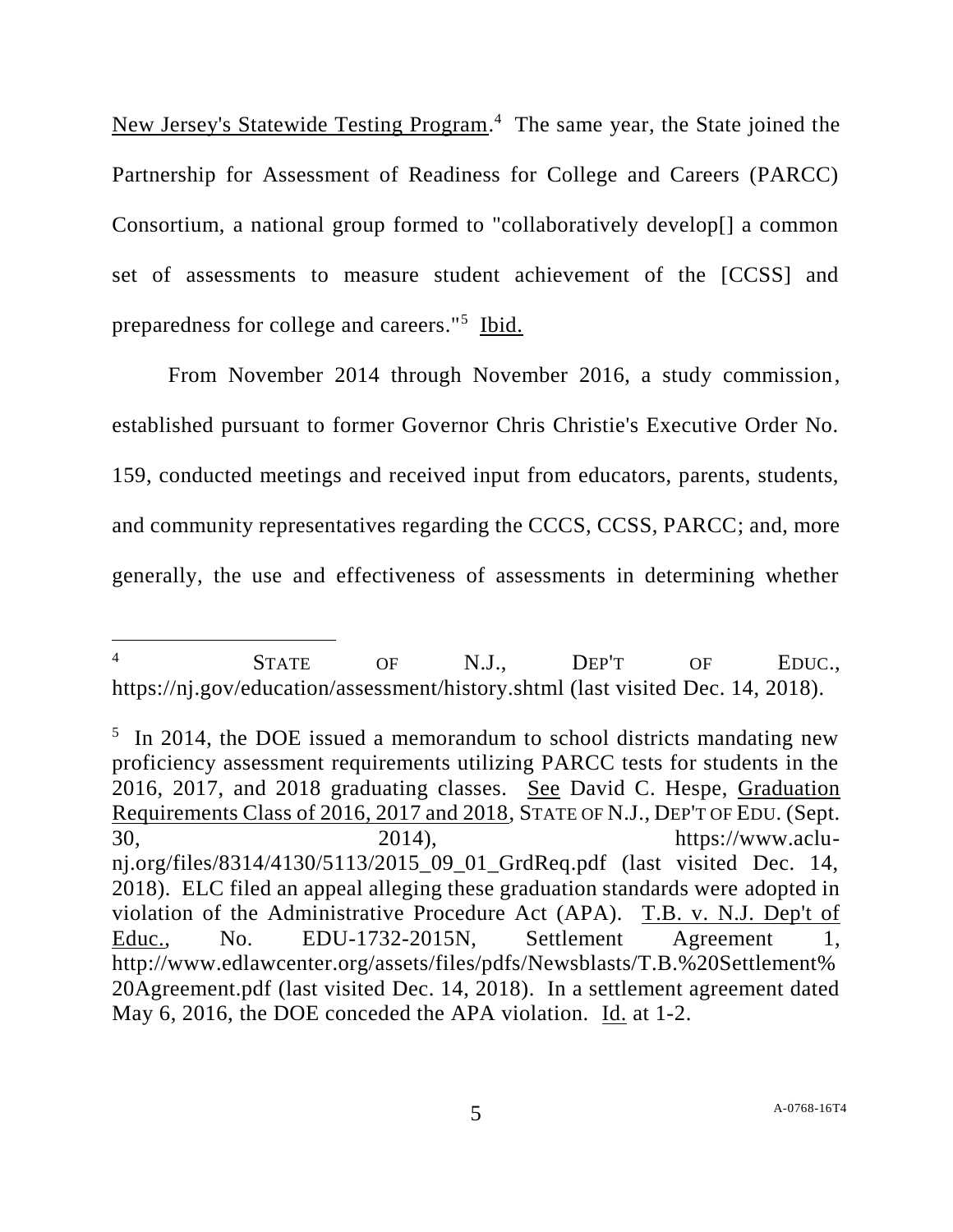students have mastered required subjects. Study Commission on the Use of Student Assessments in New Jersey: Final Report.<sup>6</sup> In its January 2016 final report, the study commission concluded that the PARCC tests offered several advantages. The study commission also recommended that DOE require all public school students in grades three through twelve take the PARCC end-ofcourse tests for every course in which they were enrolled. Id. at 12, 17. It recommended that the HSPA be replaced by the PARCC ELA 10<sup>7</sup> and Algebra I exams as the graduation proficiency assessment "at least for the initial years of implementation" of the new PARCC-based education standards. Id. at 17. The commission stated that through 2020, students should also be permitted to demonstrate graduation-level proficiency in ELA and math through substitute standardized tests like the PSAT, SAT, ACT, and other exams administered by third parties, if they desired. Ibid. However, beginning with the 2020 class, students "should be required to take the PARCC [end-of-course] assessments in

l

 $^{6}$  STATE OF N.J. 4, 18-19 (Jan. 1, 2016), https://www.state.nj.us/education/archive/studycommission/FinalReport.pdf (last visited Dec. 14, 2018).

<sup>7</sup> The numbered ELA test refers to the grade in which students take the equivalent course. ELA 10 is administered in tenth grade.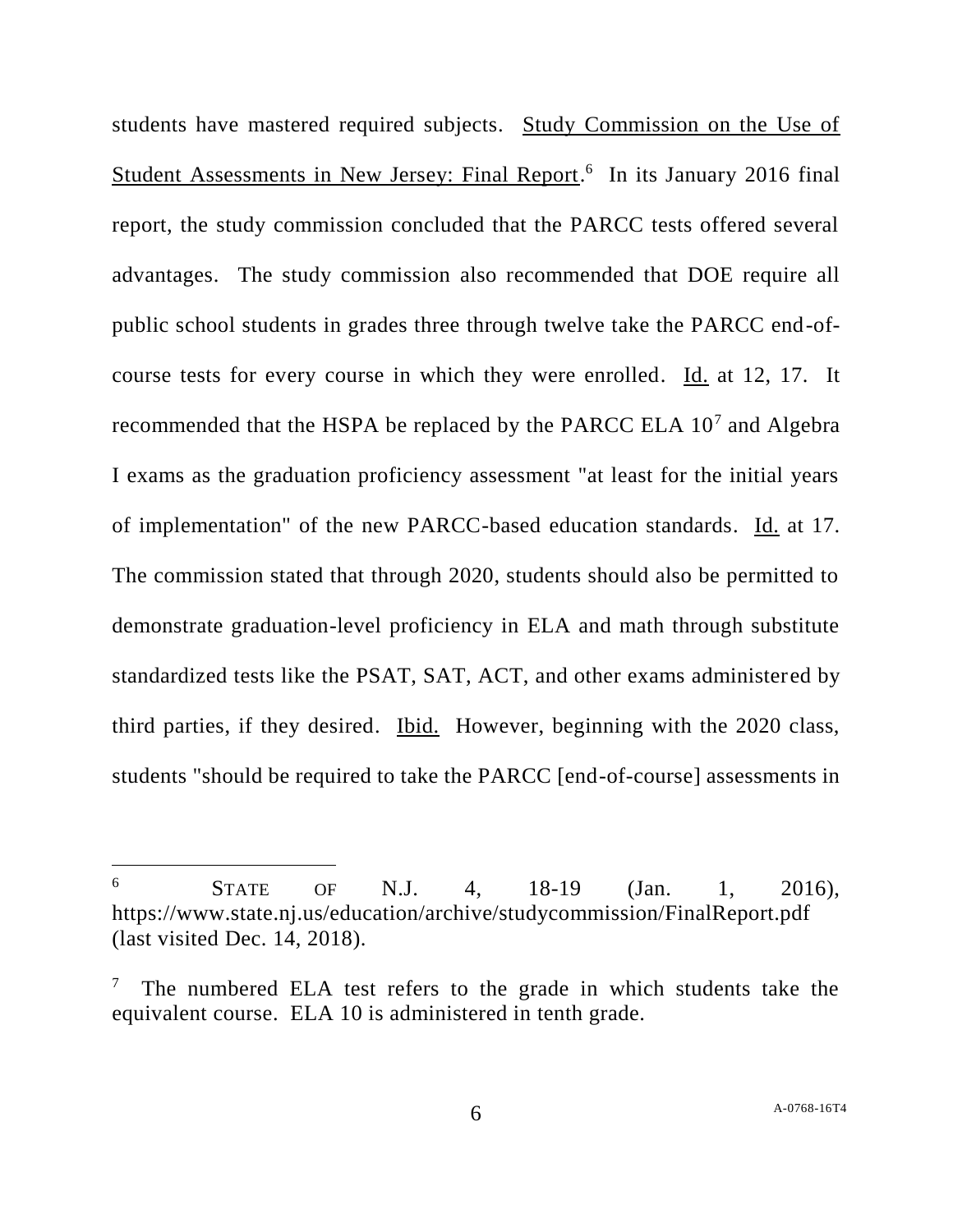courses in which they are enrolled -- without having to achieve a prescribed score -- before they can access the alternative assessments for high school graduation." Ibid. The commission concluded that beginning in 2021, passing scores on end-of-course PARCC tests should be required for graduation. Ibid.

In 2016, the Board proposed regulatory revisions to N.J.A.C. 6A:8 to "implement[] the . . . []CCCS[] and the statewide assessment system," and reflect "adoption of the . . . []PARCC[] assessments." 48 N.J.R. 736(a). ELC representatives testified before the Board, and, along with ACLU-NJ, ELC submitted written comments opposing the amendments. The Board adopted the amendments in August 2016, effective September 6, 2016. See 48 N.J.R. 1790(b).

Under the new regulations, "all students [must] demonstrate proficiency in the high school end-of-course PARCC assessments in ELA 10 and Algebra I, or through alternative means," in order to graduate. N.J.A.C. 6A:8-5.1(a)(6). In transitioning to the new PARCC assessment system, for the 2016, 2017, 2018 and 2019 graduating classes, "students who did not take both the ELA 10 and the Algebra I end-of-course PARCC assessments[,] or who [took them] but [did] not achieve a passing score on both," may satisfy the graduation proficiency requirements by: 1) passing a "substitute competency test" in either or both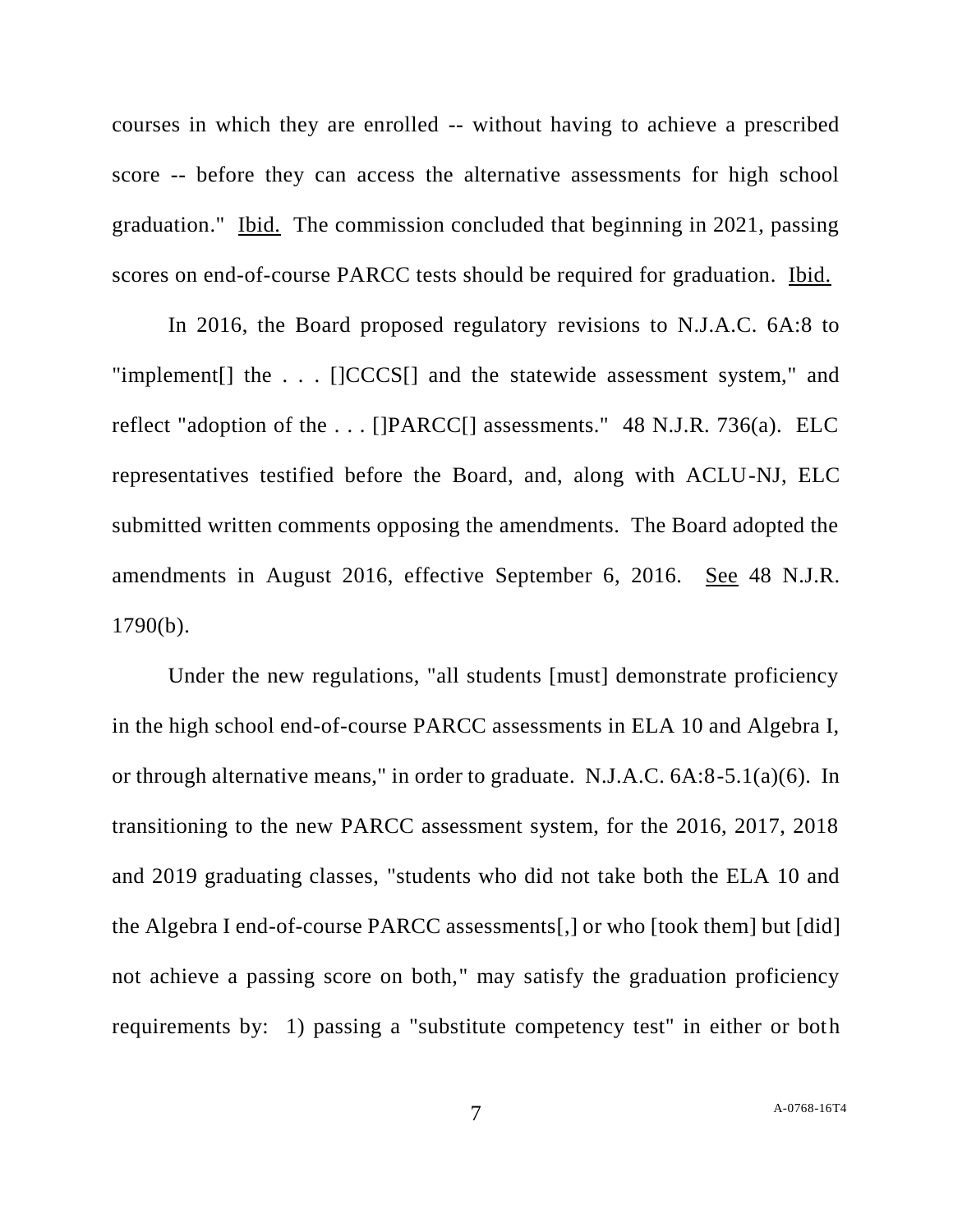areas; 2) passing another relevant end-of-course PARCC test "including ELA 9, ELA 11, Geometry, or Algebra II;" or 3) meeting the criteria of a "portfolio appeals process." N.J.A.C.  $6A:8-5.1(f)(1)$ .

N.J.A.C. 6A:8-1.3 defines "[s]ubstitute competency test" as "an alternative set of third-party assessments approved by the Commissioner, including, but not limited to the SAT, PSAT, ACT, ACT-Aspire, ASVAB-AFQT, or Accuplacer . . . ." The regulations define "[p]ortfolio appeals process" as "an alternative assessment of proficiency for graduation established by the Commissioner, utilizing techniques and instruments other than PARCC assessments or substitute competency tests." Ibid.

Students in the 2020 graduating class must "take all applicable high school end-of-course PARCC assessments for all courses in which they are enrolled," but if they do not pass both the ELA 10 and Algebra I assessments, they may also demonstrate graduation proficiency through one of the alternative options available in prior years. N.J.A.C. 6A:8-5.1(f)(2). Beginning with the 2021 graduating class, students must take all applicable end-of-course PARCC assessments for all courses in which they enroll. N.J.A.C. 6A:8-5.1(g). A student who does not pass the ELA 10 and Algebra I exams by the end of his or her senior year "after multiple opportunities to take [them]," may satisfy the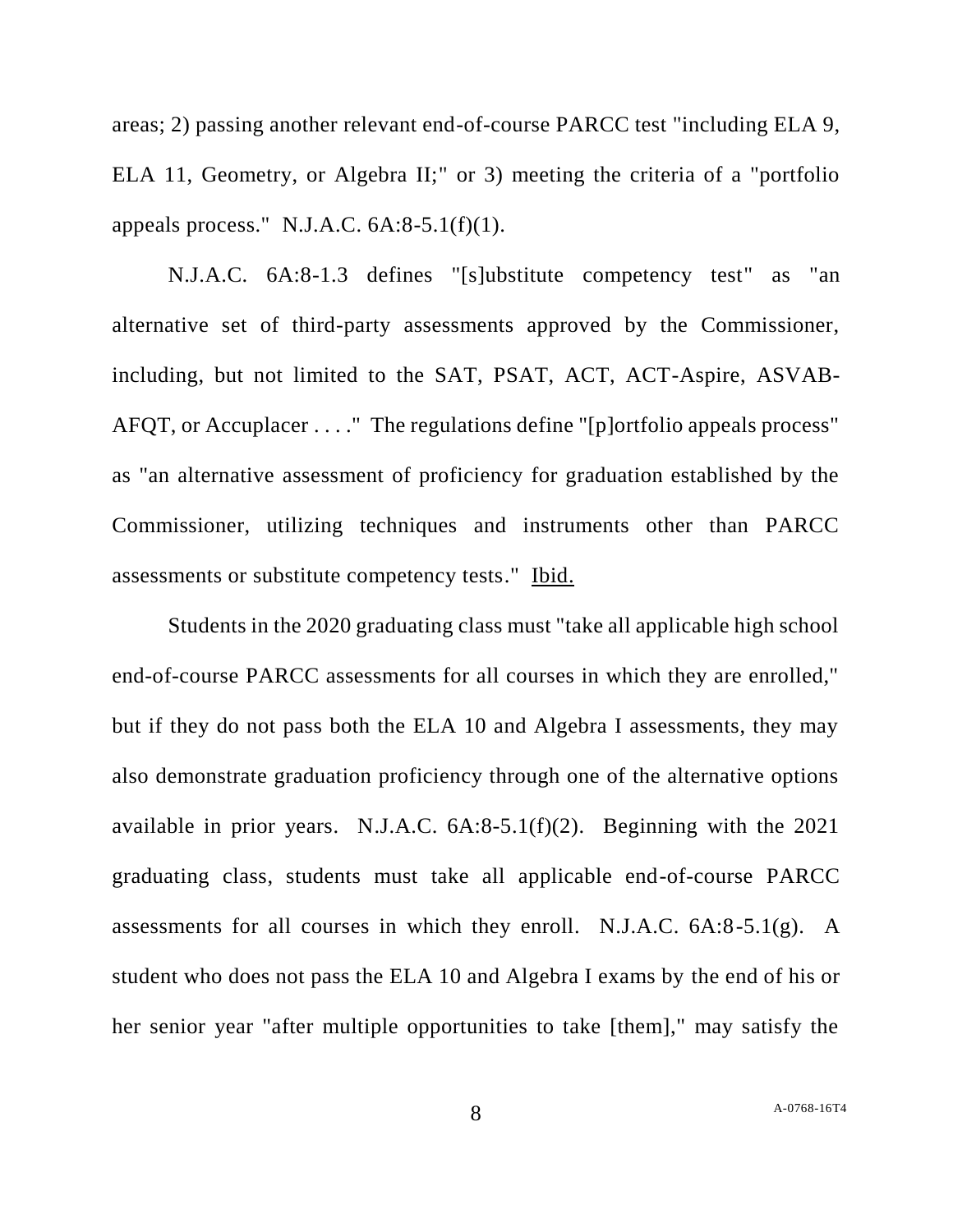graduation requirements only through the portfolio appeals process; no substitute competency tests are available. Ibid.

Efforts by the Legislature to invalidate the regulations have failed. See Commc'ns Workers of Am. v. N.J. Civ. Serv. Comm'n, 234 N.J. 483, 493 (2018) (describing constitutional procedure whereby the Legislature may invalidate a rule or regulation). In November 2016, the Assembly introduced a concurrent resolution determining that the revised regulations were "inconsistent with the intent of the Legislature." Assemb. Con. Res. 215, Gen. Assemb., 217th Leg. (N.J. 2016). With the Senate's concurrence, the Assembly resolved:

> 3. The State Board of Education, pursuant to Article V, Section IV, paragraph 6 of the Constitution of the State of New Jersey, shall have 30 days following transmittal of this resolution to amend or withdraw the adopted regulations or the Legislature may, by passage of another concurrent resolution, exercise its authority under the Constitution to invalidate the regulations.

# [Ibid.]

Concurrent Resolution 215 passed the Assembly on March 16, 2017, and was

referred to the Senate Education Committee, which has taken no further action.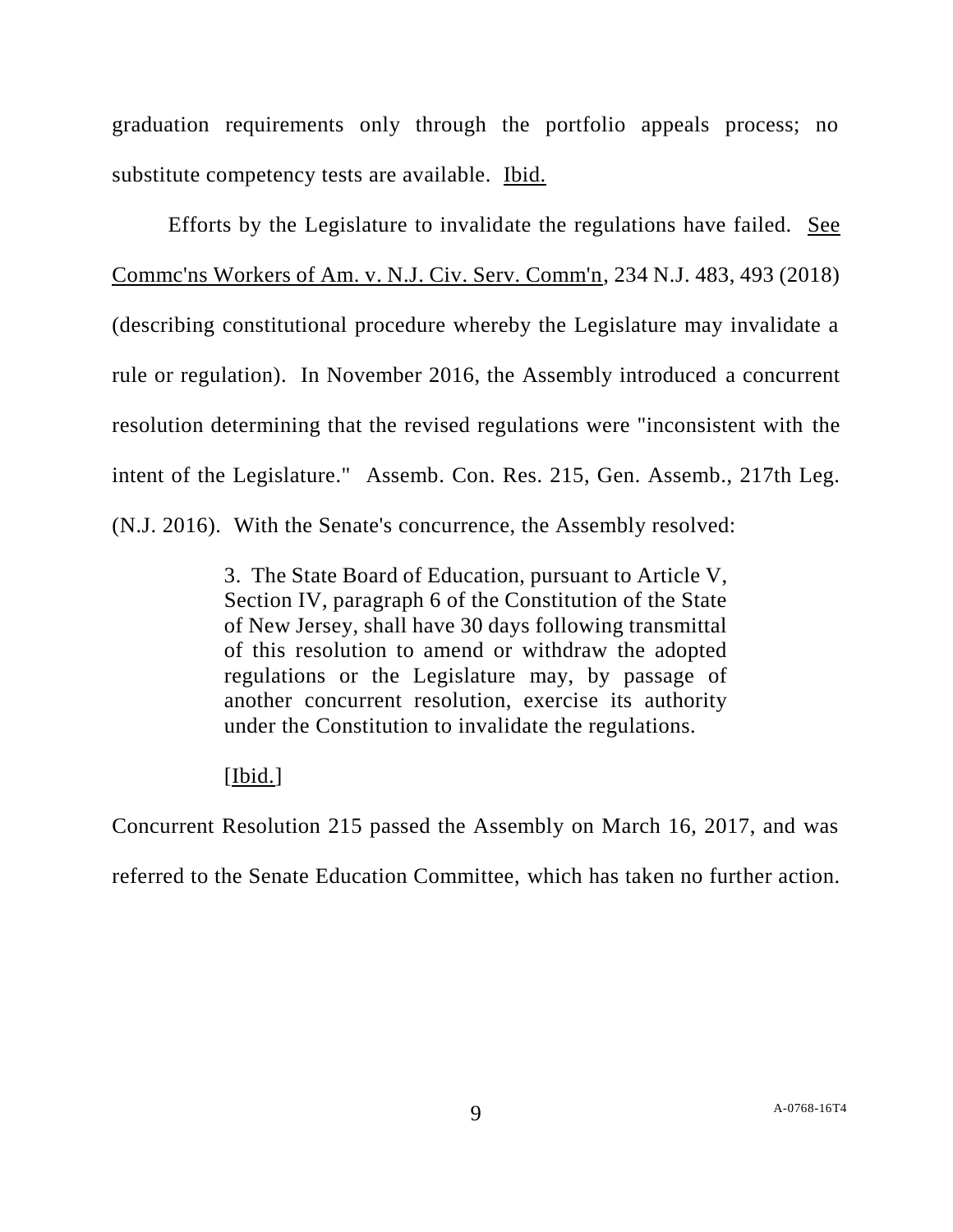See Assemb. Con. Res. 215, N.J. STATE LEG.<sup>8</sup> The Legislature has failed in 2018 to enact legislation or adopt another concurrent resolution.

### II.

Appellants argue the regulations are contrary to the Act's express language requiring a single comprehensive assessment examination, by way of a test administered to students in the eleventh grade, with opportunities to retake the test and access to alternative assessments. They further contend the regulations violate the Education Clause of the New Jersey Constitution, N.J. Const. art. VIII, § 4, ¶ 1, and the Law Against Discrimination (LAD), N.J.S.A. 10:5-1 to - 49.

We recognize that "[j]udicial review of agency regulations begins with a presumption that the regulations are both valid and reasonable . . . ." Hackensack Riverkeeper, Inc. v. N.J. Dep't of Envtl. Prot., 443 N.J. Super. 293, 302 (App. Div. 2015) (quoting N.J. Ass'n of Sch. Adm'rs v. Schundler, 211 N.J. 535, 548 (2012)). "[W]e must give great deference to an agency's interpretation and implementation of its rules enforcing the statutes for which it is

l

<sup>&</sup>lt;sup>8</sup> https://www.njleg.state.nj.us/bills/bills0001.asp (last visited Dec. 14, 2018) (follow "Bill Number" hyperlink; then search by bill number 215; then follow "ACR215" hyperlink).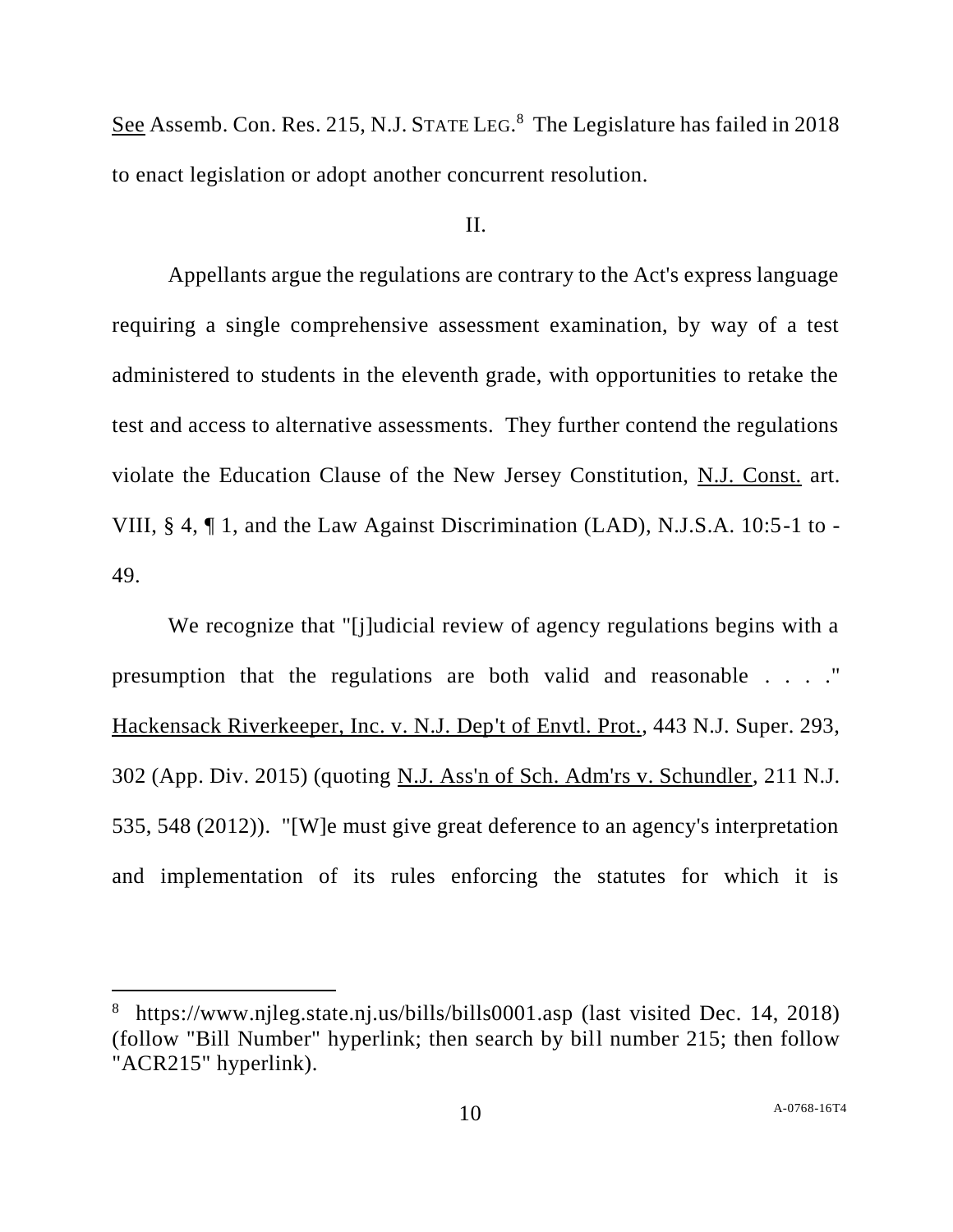responsible." Ibid. (alteration in original) (quoting In re Freshwater Wetlands Prot. Act Rules, 180 N.J. 478, 488-89 (2004)).

"It has been a longstanding principle that 'the grant of authority to an administrative agency is to be liberally construed . . . to enable the agency to accomplish its statutory responsibilities.'" In re Adoption of N.J.A.C. 17:1-6.4, 17:1-7.5 & 17:1-7.10, 454 N.J. Super. 386, 395 (App. Div.), certif. denied, \_\_\_ N.J. \_\_\_ (2018) (quoting N.J. Guild of Hearing Aid Dispensers v. Long, 75 N.J. 544, 562 (1978)). "[A] challenger must 'demonstrat[e] an inconsistency between the regulation and the statute it implements, a violation of policy expressed or implied by the Legislature, an extension of the statute beyond what the Legislature intended, or a conflict between the enabling act and other statutory law that cannot be harmonized.'" Hackensack Riverkeeper, 443 N.J. Super. at 302 (second alteration in original) (quoting N.J. Ass'n of Sch. Adm'rs v. Cerf, 428 N.J. Super. 588, 596 (App. Div. 2012)). "While findings of ultra vires actions are disfavored, '[o]ur role is to enforce the will of the Legislature' because '[s]tatutes cannot be amended by administrative fiat.'" In re Agric., Aquacultural, & Horticultural Water Usage Certification Rules, 410 N.J. Super. 209, 223 (App. Div. 2009) (alterations in original) (citations omitted). "[I]f the regulation is plainly at odds with the statute, we must set it aside." In re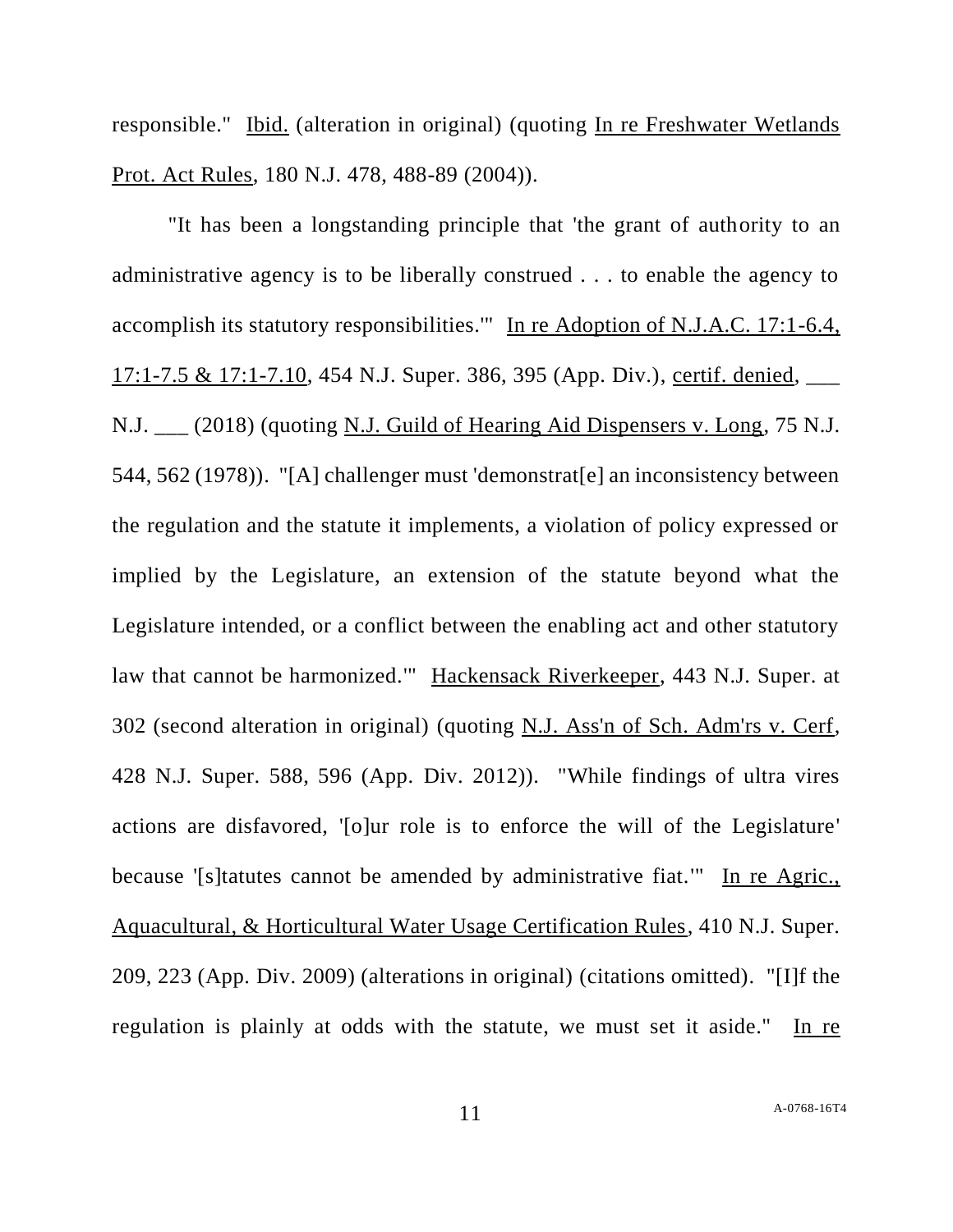Freshwater Wetlands, 180 N.J. at 489. The challenging party bears the burden of proof. Ibid.

Courts may also invalidate a regulation if it "violates . . . constitutional principles . . . ." George Harms Constr. Co. v. N.J. Tpk. Auth., 137 N.J. 8, 27 (1994). "[A] statute or regulation is facially unconstitutional only if the constitution is necessarily violated every time the law is enforced. That comports with the settled notion that a regulation or statute will be construed to avoid constitutional defects if it is reasonably susceptible of such a construction." Ran-Dav's Cty. Kosher, Inc. v. State, 129 N.J. 141, 174-175 (1992) (Stein, J., dissenting) (citations omitted).

## A.

We first consider appellants' contentions that the regulations conflict with the plain language of the Act, which is "the best indicator of legislative intent." In re Adoption of N.J.A.C. 17:1-6.4, 454 N.J. Super. at 396 (citing DiProspero v. Penn, 183 N.J. 477, 492 (2005)). "If the plain language of the statute is clear and 'susceptible to only one interpretation[,]' then the [c]ourt should apply that plain-language interpretation." Smith v. Millville Rescue Squad, 225 N.J. 373, 390 (2016) (first alteration in original) (quoting DiProspero, 183 N.J. at 492).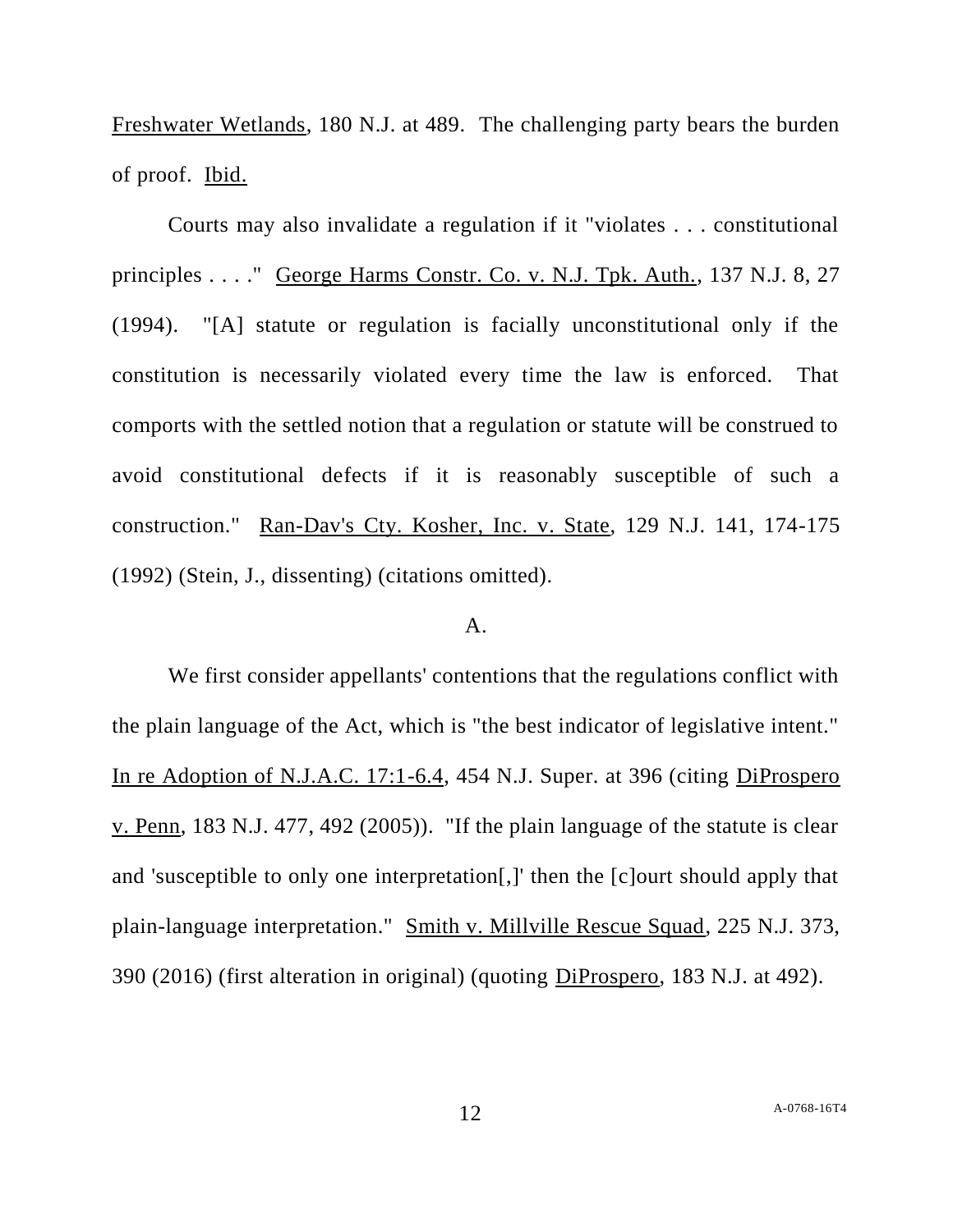Appellants argue that administration of the PARCC ELA 10 test, by its nature an end-of-course exam for tenth grade students, and the Algebra I test, which may be taken in any high school year or even earlier,  $9$  is contrary to the Legislature's expressed intent that a proficiency exam be administered to all eleventh grade pupils. DOE objects to this "purely temporal requirement" and contends that eleventh grade, as used in the Act, means "an [eleventh] grade proficiency level," which a given student may reach during any grade.

N.J.S.A. 18A:7C-6 mandates the graduation proficiency test "shall be administered to all [eleventh] grade pupils and to any [eleventh] or [twelfth] grade pupil who has previously failed to demonstrate mastery of State graduation proficiency standards on said test." N.J.S.A. 18A:7C-6.1 further directs the DOE Commissioner to develop "the graduation proficiency test to be administered to all [eleventh] grade pupils . . . ." The plain language of the enabling statute mandates the test be administered to students in the eleventh grade.

l

<sup>&</sup>lt;sup>9</sup> The PARCC State Summary Report from the DOE indicates that a majority of students take the Algebra I exam in eighth or ninth grade. See PARCC Spring State Summary Report, Algebra I SY 2015-2016, STATE OF N.J., DEP'T OF EDU., https://www.nj.gov/education/schools/achievement/16/parcc/spring/AlgebraI.p df (last visited Dec. 18, 2018).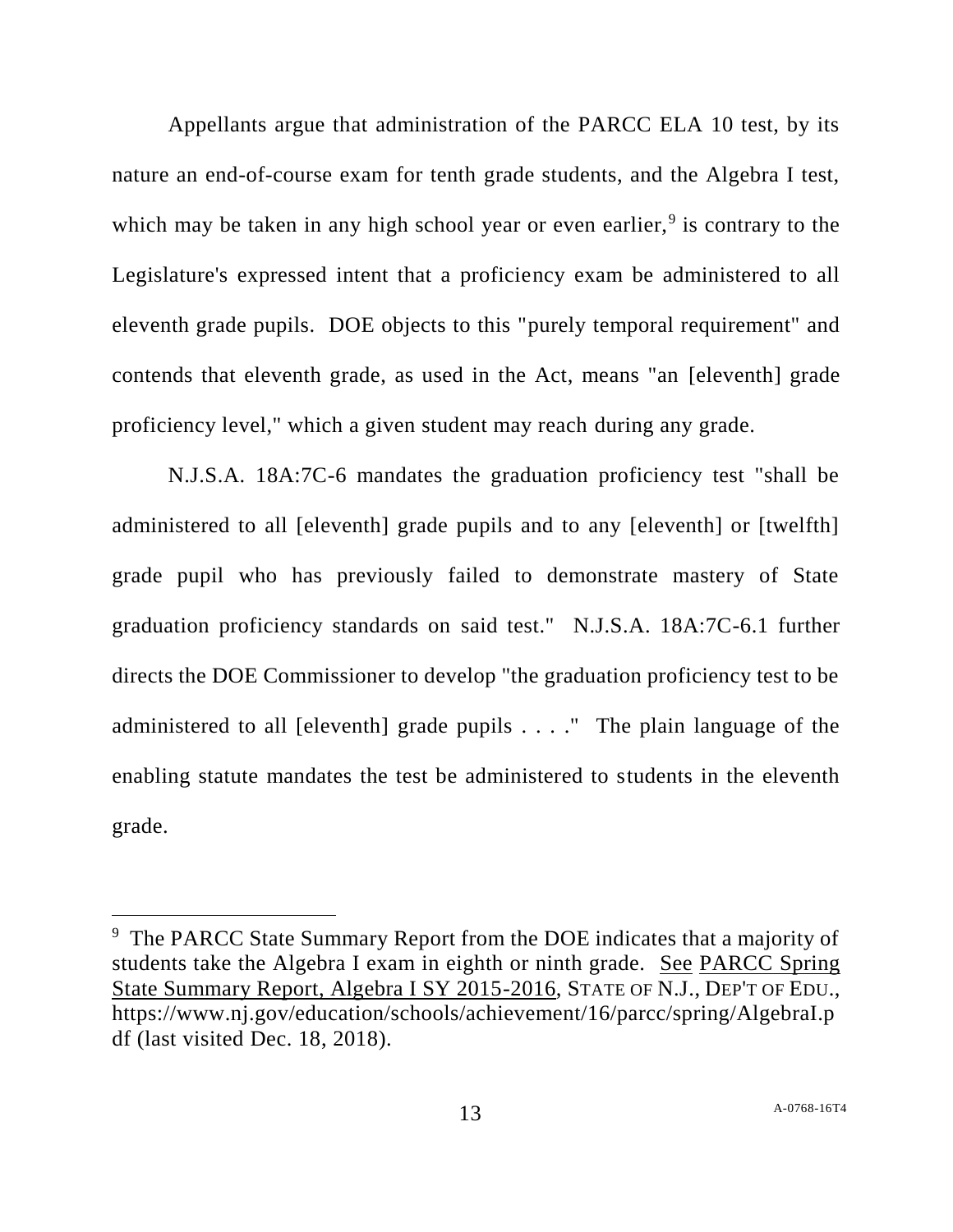Any doubt of the Legislature's intent is resolved by looking at the Act's legislative history. From its enactment in 1979 until 1988, N.J.S.A. 18A:7C-6 explicitly required that the test be administered to students in the ninth grade. L. 1979, c. 241, § 6. In 1988, the Legislature amended this provision to require administration of the test in the eleventh grade. L. 1988, c. 168, § 3. "An amendment to an act may be resorted to for discovery of legislative intent in the enactment amended." Borough of Matawan v. Monmouth Cty. Bd. of Taxation, 51 N.J. 291, 299 (1968) (citing Wallenstein v. Hartford Accident & Indem. Co., 21 N.J. Misc. 378, 384 (Sup. Ct. 1943)).

Before invalidating any regulation, however, we are obliged to look beyond the plain language of "one provision in a large statutory scheme," and "consider the entire enabling legislation . . . to ascertain if there is in fact sufficient underlying authority [for a regulation]." In re Adoption of N.J.A.C. 17:1-6.4, 454 N.J. Super. at 396 (alteration in original) (quoting In re N.J.A.C. 7:1B-1.1, 431 N.J. Super. 100, 119 (App. Div. 2013)). We must also examine the policy the Legislature sought to achieve by passing the Act. Ibid.

DOE cites N.J.S.A. 18A:7C-6.4 and -6.5, both of which the Legislature enacted after DOE adopted the PARCC assessments. Both statutes define "[s]tate assessment" as "an assessment required pursuant to State or federal law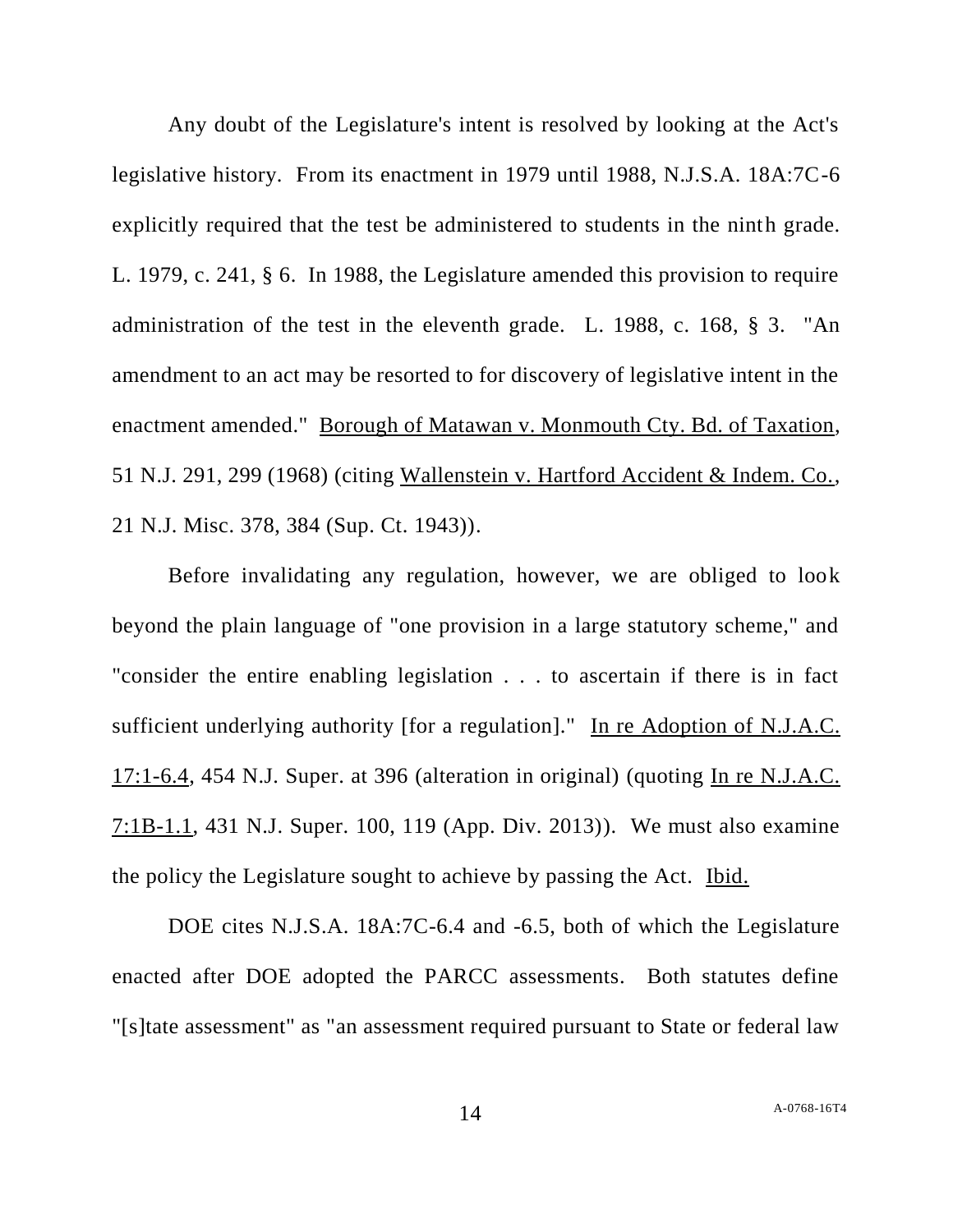and administered to all students in a specific grade level or subject area and whose results are aggregated for analysis . . . . " DOE argues the Legislature signaled its intention to test proficiencies at grade levels, not necessarily pupils enrolled in eleventh grade.

The argument is unpersuasive. The ELA10, administered as an end-ofcourse test in the tenth grade, does not test eleventh grade proficiency. The Algebra I test has no connection to proficiencies at a specific grade level. Moreover, these two provisions are not inconsistent with the plain language of the Act, i.e., that DOE administer the graduation proficiency test "to all [eleventh] grade pupils," N.J.S.A. 18A:7C-6, and the legislative purpose of the Act. We hold, therefore, that to the extent the regulations required testing of non-eleventh-grade students, they are contrary to the Act and are invalid.

Appellants next assert that the amended regulations impermissibly impose multiple end-of-course tests instead of a single graduation exam as the Act requires. DOE counters by arguing the Act permits administration of tests "for these subject areas when courses are completed — which may occur at different times."

The Act does not specifically use the words "single" or "comprehensive" to describe the required graduation proficiency test. However, N.J.S.A.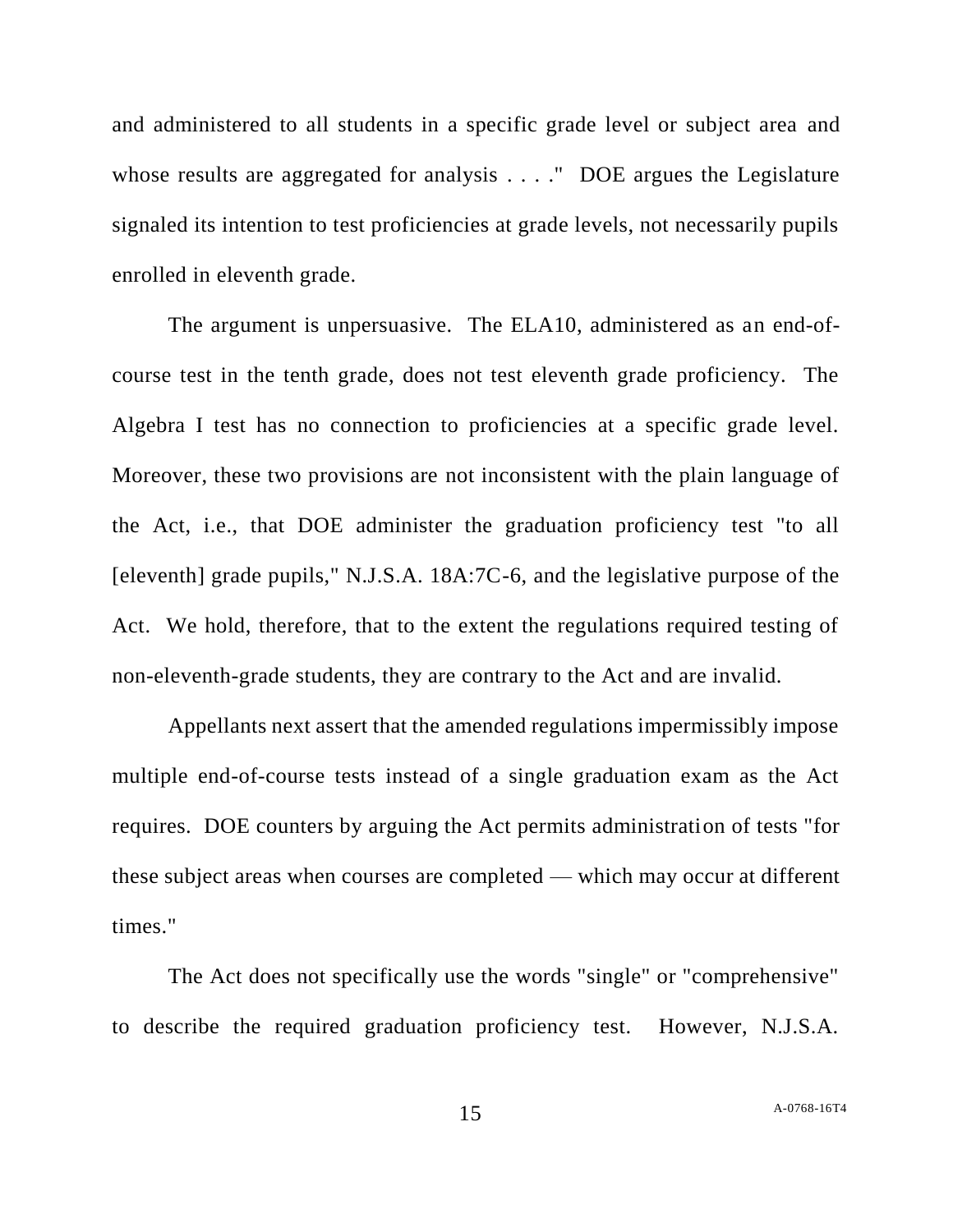18A:7C-1 directs the DOE and Board to develop "a [s]tatewide assessment test in reading, writing, and computational skills . . . ." (Emphasis added). N.J.S.A. 18A:7C-6 states that "the State graduation proficiency test" shall be administered to eleventh grade pupils. (Emphasis added). N.J.S.A. 18A:7C-2 similarly includes the phrase, "[s]atisfactory performance on the [s]tatewide assessment test . . . ." (Emphasis added). The Legislature's use of these terms suggests its intent to require one high school graduation proficiency exam rather than multiple end-of-course exams.

Respondents assert that even the HSPA was not administered on a single day. While that is true, prior to adopting the amendments, DOE stated that the PARCC tests would be taken as students are taught the course's content, and that students are allowed to take them "at their own pace." Implicitly, administering the tests in this manner thwarts the Legislature's intent that "a" test be administered to eleventh grade pupils.

We do not intend to micromanage the administration of the proficiency examination mandated by the Act. What standardized test(s) DOE decides to use, and whether local school districts must administer the examination in a consecutive multi-day sitting, as they did with the HSPA, is not for us to decide.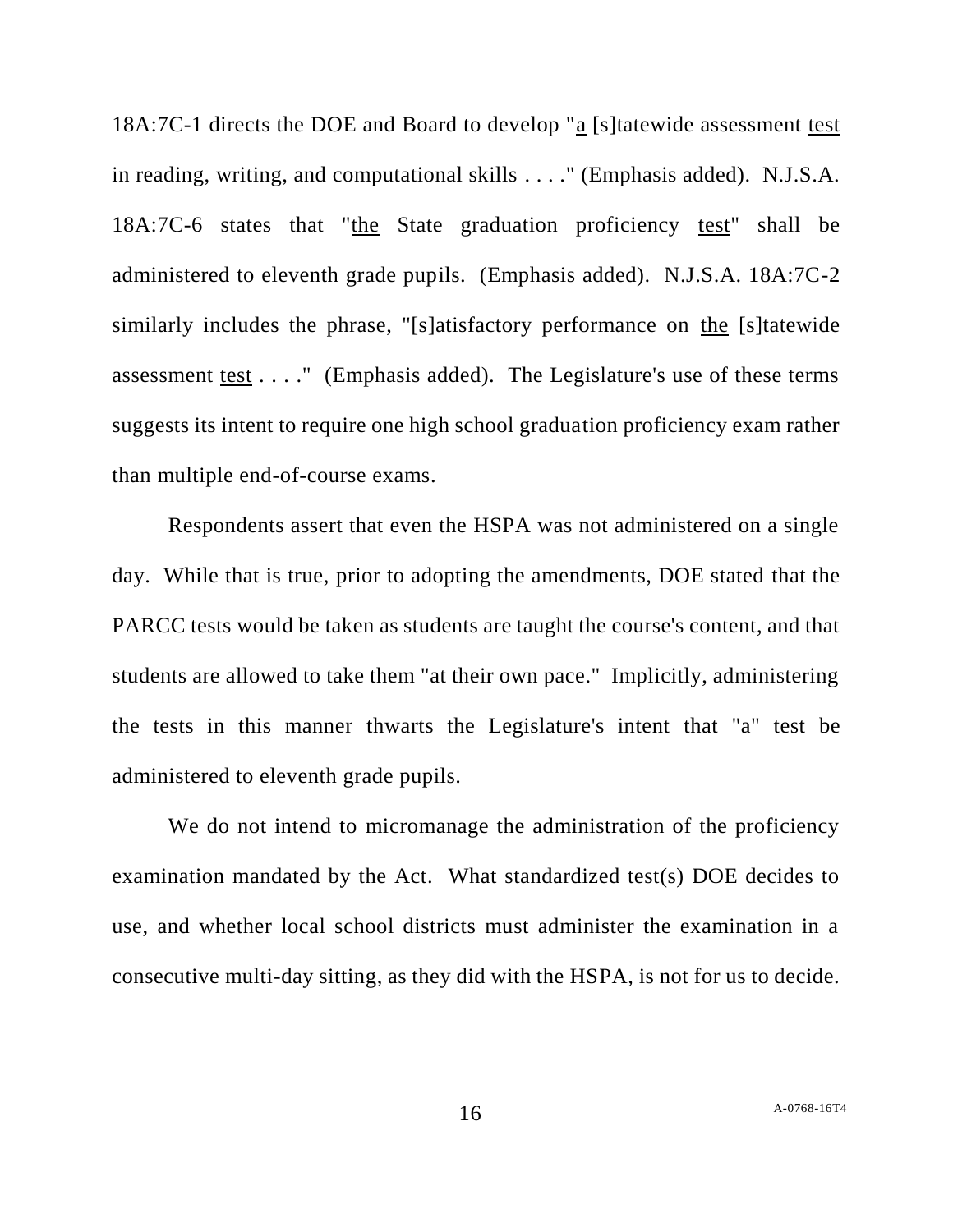However, the regulations violate the Act to the extent they specifically authorize multiple tests administered in grades other than the eleventh grade.

We also agree with appellants that for classes graduating through 2020, the regulations do not provide for re-testing utilizing the same proficiency examination. In addition to requiring that the test be administered to all eleventh grade pupils, N.J.S.A. 18A:7C-6 provides that it must be administered to "any [eleventh] or [twelfth] grade pupil who has previously failed to demonstrate mastery of State graduation proficiency standards on said test." This evinces the Legislature's intent that students be given more than one opportunity to pass the same proficiency test.

N.J.A.C. 6A:8-5.1(f)(1) and (2) do not reference any opportunity for students graduating through 2020 to retake the PARCC ELA 10 and Algebra I exams. Rather, students who have not taken or have failed those tests can demonstrate graduation proficiency only through alternative methods: a substitute test like the SAT, passing scores on other PARCC assessments, or the portfolio review.

DOE disputes whether students who fail either of the two PARCC examinations are unable to retake the test, citing publicly available information demonstrating blocks of testing throughout the year. See Updated Statewide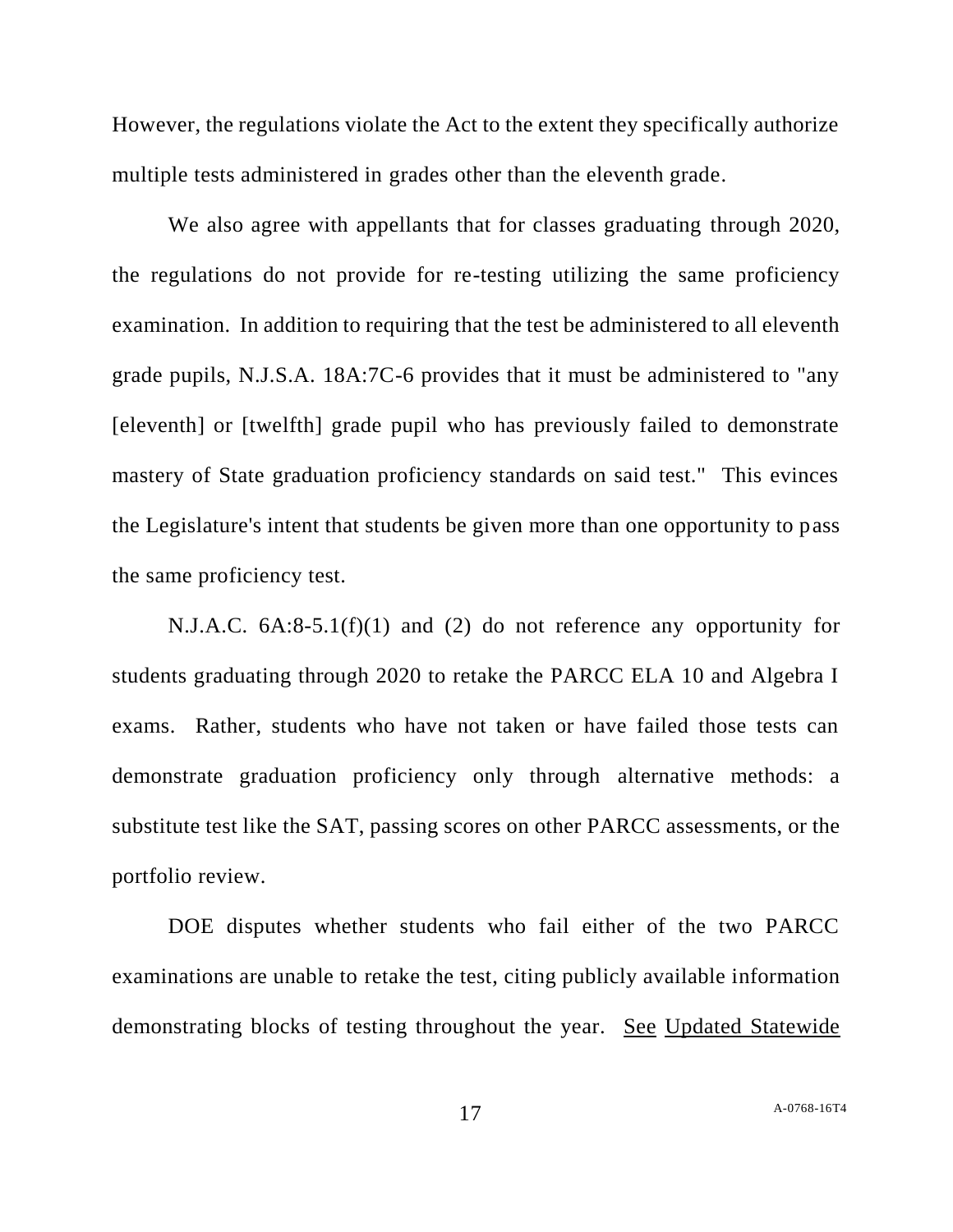Assessments Testing Schedule 2017-2018.<sup>10</sup> Appellants assert that the calendar for PARCC exams lists testing dates only for first-time test takers and not for "re-testing."

Based on the record before us, it is unclear whether re-testing opportunities are routinely being provided for students. To the extent they are not, the regulations on their face violate N.J.S.A. 18A:7C-6. Furthermore, because we have already held the administration of multiple tests to pupils other than those in eleventh grade violates the Act, N.J.A.C.  $6A:8-5.1(f)(1)$  and (2) as adopted are invalid.

By contrast, N.J.A.C. 6A:8-5.1(g) states that for classes graduating in 2021 and beyond, a student who has not passed the ELA 10 and Algebra I tests by the end of twelfth grade "after multiple opportunities to take the assessments" may demonstrate proficiency through a portfolio review. (Emphasis added). In this case, the regulation implies an opportunity for retesting using the designated PARCC exams beginning with the 2021 class, and, if that practice is actually followed, the regulation would not violate the Act, assuming re-testing involves "a" proficiency test originally administered to eleventh-grade pupils.

l

<sup>10</sup> **STATE** OF N.J., **DEP'T** OF EDU., https://www.state.nj.us/education/assessment/20172018TestingCalendar.pdf (last visited Dec. 18, 2018).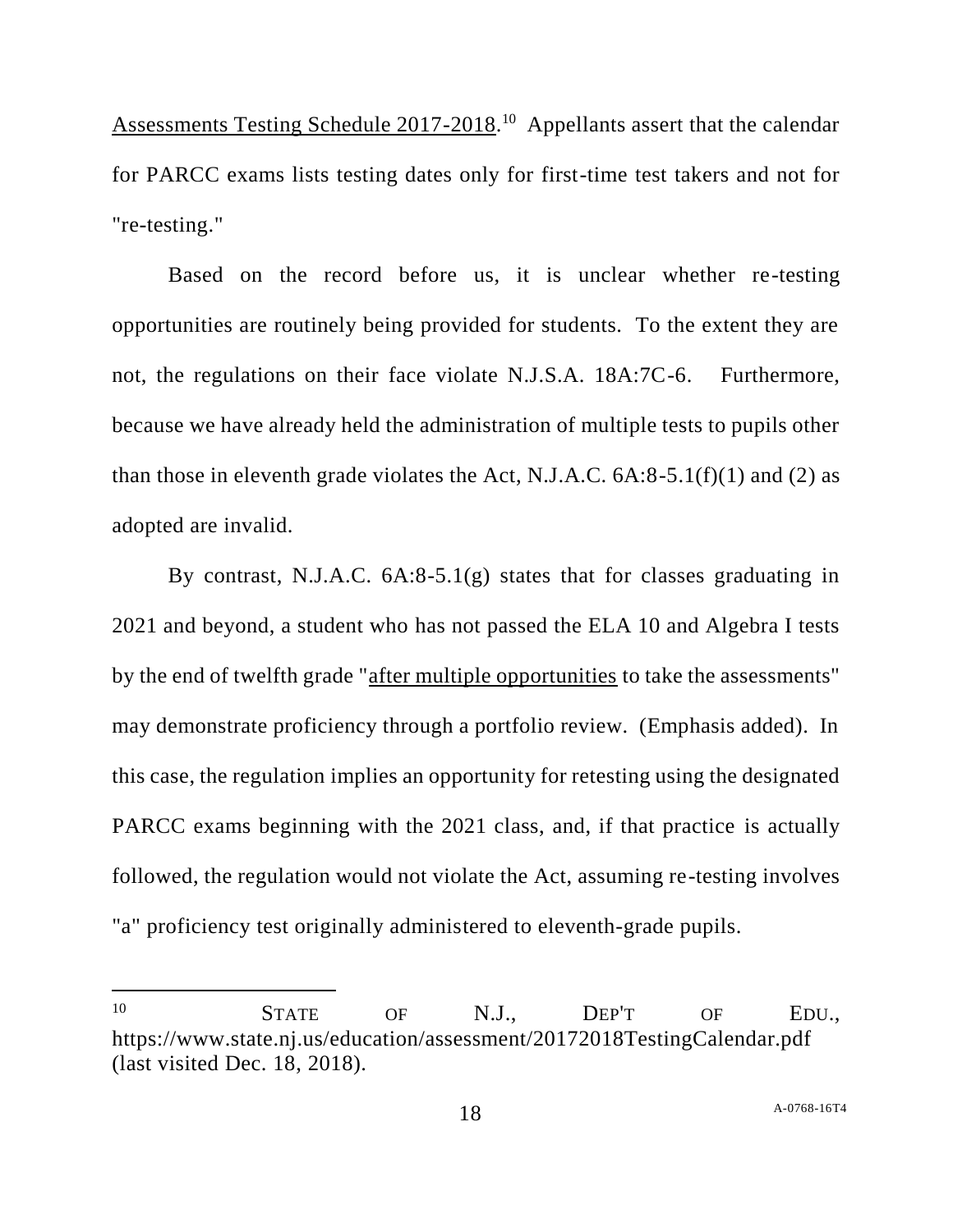Lastly, appellants assert that the regulations fail to provide access to mandated alternative assessments for students in the 2020 graduating class and beyond. They contend that N.J.A.C.  $6A:8-5.1(f)(2)$  permits only students who participate in PARCC end-of-course testing to demonstrate proficiency through alternative means. According to appellants, conditioning "alternative pathways" to graduation "on participation in PARCC" violates the Act.

The plain language of N.J.S.A. 18A:7C-3 establishes that any twelfth grade student who has not passed the graduation proficiency exam, but who has satisfied all other "credit, curriculum and attendance requirements shall be eligible for" an alternative proficiency assessment "utilizing techniques and instruments" adopted by DOE "other than standardized tests . . . ." We do not construe the Act as prohibiting DOE's adoption of PARCC testing; rather, the Act compels DOE to provide for alternative methods of assessing proficiency other than through PARCC testing or any other standardized testing process.

### III.

Our conclusion regarding these specific provisions of the regulations strips the entire regulatory scheme contained in N.J.A.C. 6A:8-5.1, "Graduation Requirements," of any meaningful enforcement. We therefore decline the opportunity to address appellants' constitutional argument as to whether DOE's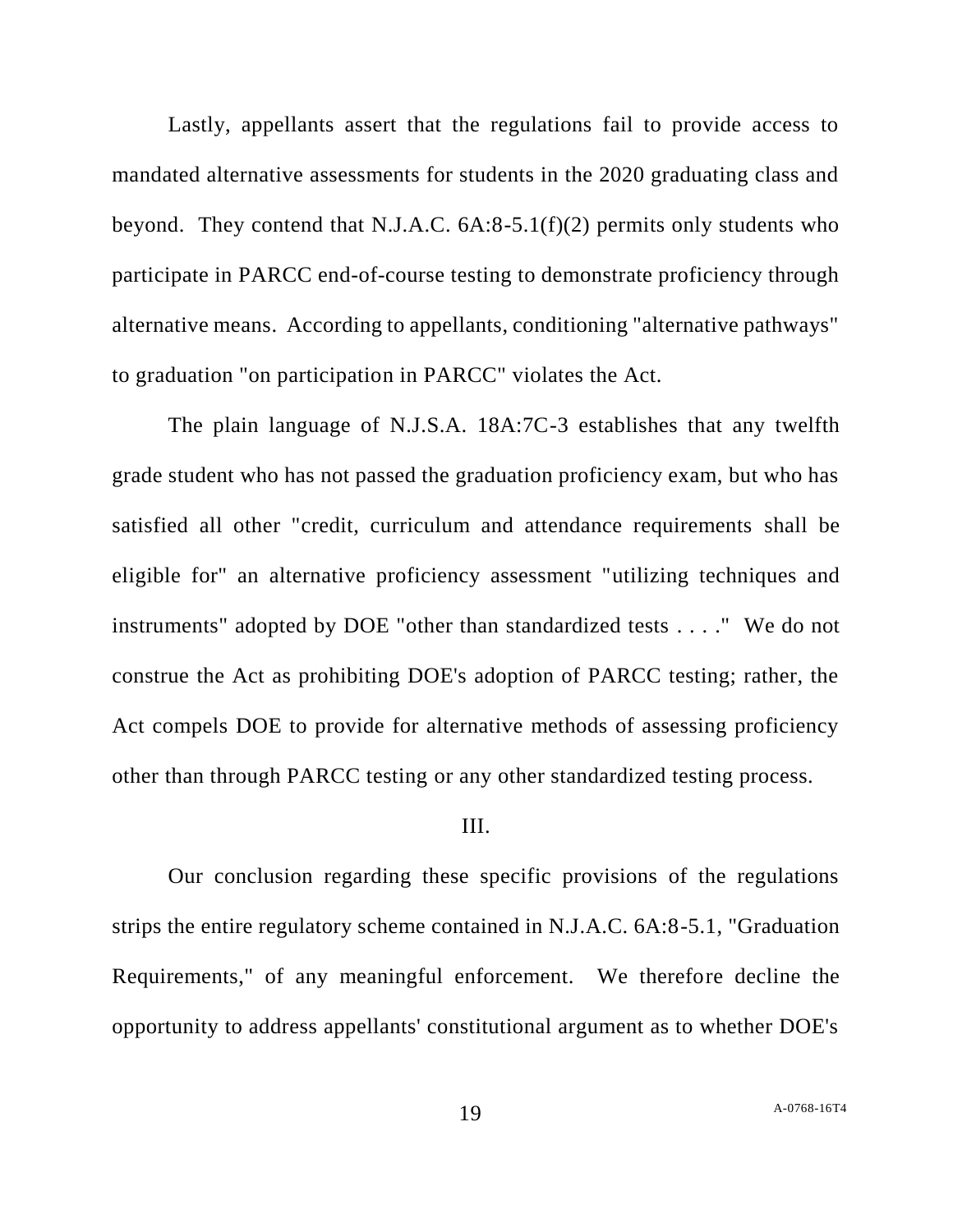use of "substitute competency tests" administered by private third parties as alternative options to demonstrate proficiency violates our Constitution. Our courts have "time and again . . . held that [we] 'should not reach a constitutional question unless its resolution is imperative to the disposition of litigation.'" Comm. to Recall Robert Menendez From the Office of U.S. Senator v. Wells, 204 N.J. 79, 141 (2010) (quoting Randolph Town Ctr., L.P. v. Cty. of Morris, 186 N.J. 78, 80 (2006)).

Appellants' LAD claim is premised on the assumption that permitting the use of any fee-based alternative standardized test will have a disparate impact upon minority students and English language learners (ELLs), defined by the regulations as "person[s] who [are] in the process of acquiring English and [have] a first language other than English." N.J.A.C. 6A:8-1.3. Appellants rely upon publicly available data that African-American, Latino and ELL students are more likely to be eligible for free or reduced-price lunches. They reason that these lower income minority or ELL students are less likely to be able to afford the costs associated with these third-party examinations.

To establish a prima facie case of disparate impact, a party "must show that a facially neutral policy 'resulted in a significantly disproportionate or adverse impact on members of the affected class.'" Gerety v. Atl. City Hilton